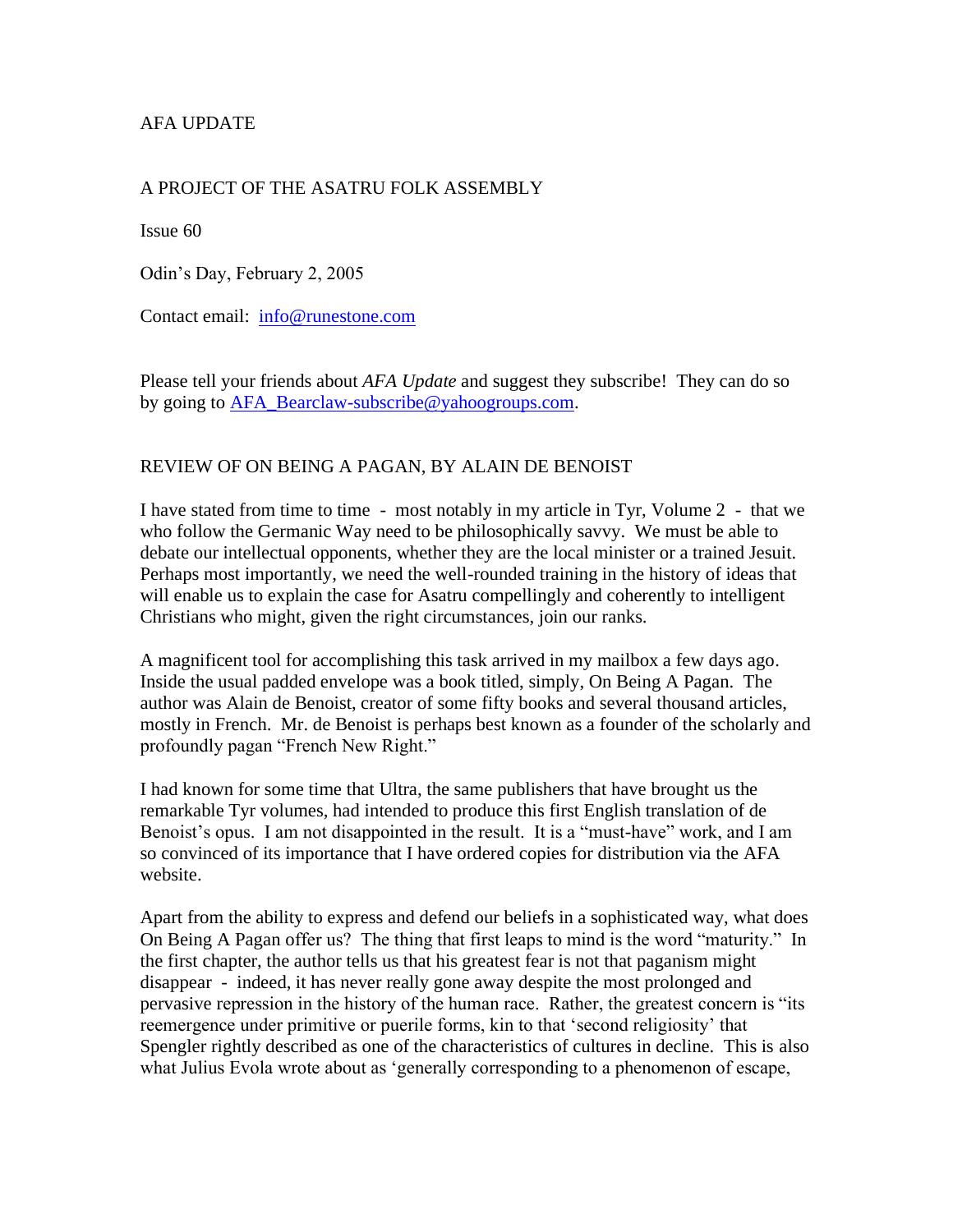alienation, and confused compensation, which is of no serious consequence on reality…something hybrid, decrepit, and sub-intellectual."

The message is clear. When civilizations are falling apart, people become desperate. Those who perceive the problem often react instinctively, turning back to their racial or cultural roots for security and, hopefully, for answers. However, the solution is not to be found in resurrecting old forms and repeating the past in a literal way. What is needed, instead, is to bring the essence of the past into the present where it can be applied by men and women living in this age. Translated into the special case of Germanic religion, this means not trying to imitate the ninth century (or the sixth, or the first). Instead, we must bring the distilled values and soul of the past - precious drops from the Well of Wyrd into our own lives and times, and with them revivify our people. Cultures die, nationstates die, but the Folk and their spirit do not have to die with them. They can survive and thrive by bathing in the eternal essence of the Gods and the Ancestors.

On Being A Pagan contains a multitude of other lessons for us, each as important as the one just discussed. Does that mean you will agree with every point de Benoist makes in this book? Not at all. Some will find him too cerebral. (No surprise, since his approach is necessarily intellectual.) Probably de Benoist would be uncomfortable at one of our blots - but then, philosophers often live in a world outside our own comfort levels. Any such objections to On Being A Pagan are inconsequential when compared to the richness of ideas put forth in this volume.

This is an important work. You can order it from the AFA for \$20 plus \$3.50 for postage and handling.

## VIKING BURIAL TURNS OUT TO BE A MARKET SITE

What British archeologists thought was a Norse grave near Barrow, in Cumbria, turned out to be a marketplace, instead.

The most impressive artifact so far is a merchant's weight decorated with dragons and other figures, but other objects are emerging from the soil, as well. The British Museum has offered to assist in excavations.

<http://news.bbc.co.uk/1/hi/england/cumbria/4225677.stm>

## LATEST ON THE "SAVE VIKING WATERFORD ACTION GROUP"

The "Save Viking Waterford Action Group" is fighting to protect a very important Norse find near Waterford, south of Dublin, Ireland. The greatest challenge comes from political interests that believe a new freeway through the site is more important than history or heritage.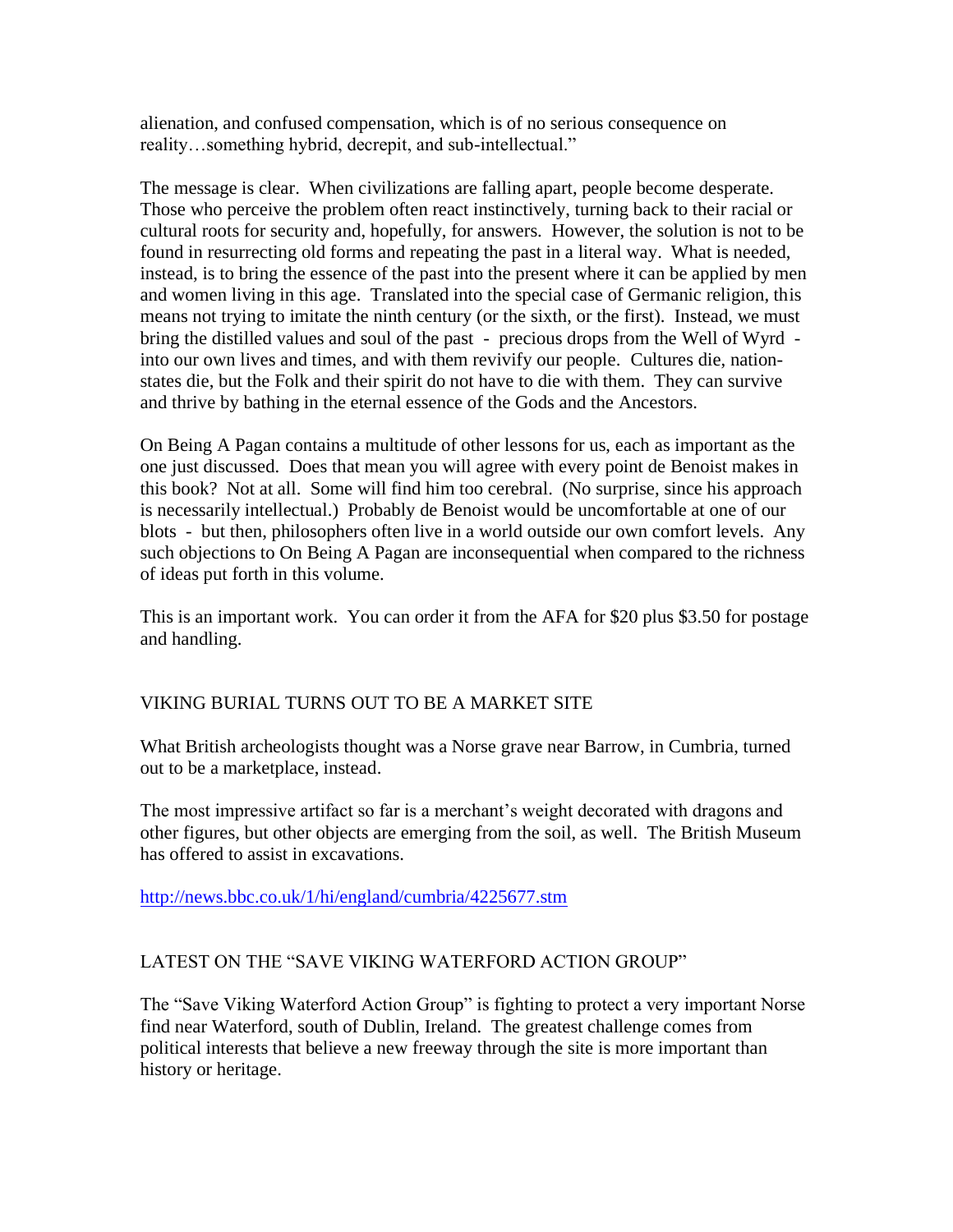The SVWAG responded to recent comments by Waterford City Councilor Pat Hayes, calling them misinformed. Hayes, in both council chambers and the local media, claimed there was no evidence pointing to a major Viking settlement at Woodstown.

The SVWAG Chairperson, Dr. Catherine Swift, responded forcefully:

"On Mr. Hayes' doubt about the significance of Woodstown, may I direct him to the comments of the National Roads Authority who say: "It's one of the most important Viking site remaining in Europe." Or perhaps he will listen to Professor Dagfinn Skre of Oslo University who said: "this is a very important site with potential to yield major new discoveries". Then there is Dr. Patrick Wallace of the National Museum of Ireland who called Woodstown "of monumental importance internationally." Or Professor Martin Biddle of Oxford University who says Woodstown is "hugely important in Viking archaeology." If Mr. Hayes doesn't trust the word of the most eminent historians in Europe and the NRA, perhaps the fact that 5,000 artifacts have been discovered on the site after a brief and cursory dig will convince him of the international significance Woodstown."

For further information on the SVWAG please contact 086-0679708 or save@vikingwaterford.com. Updates are available on the website [www.vikingwaterford.com](http://www.vikingwaterford.com/)

<http://www.waterford-today.ie/index.php?id=13026&what=1&issue=234>

## SOME THINGS I BELIEVE

More than twenty years ago, I wrote a short statement to summarize my own beliefs in regard to Asatru as practice within the AFA. Looking at it now, I can see how it could be amended - some things removed, others qualified, still other things added nevertheless, it still rings true for me, personally. You of course are free to agree or disagree. I present it for your consideration.

"I believe in Asatru, in the Gods and Goddesses as mighty living forces within us and without us, and in the fatherhood of Odin, first among Gods. I believe that these are the Gods of our Folk, and that Nature would have us follow them. I believe in the preservation and furtherance of our Folk, the People of the North, as a religious imperative for we live in the Gods and they live in us. I believe that we are tied by special bonds of duty and destiny to all People of the North everywhere, and that we are one with our ancestors and our descendants. I believe in orlog, which is the fate we make for ourselves, and in the values and virtues of our Folk as revealed in the history of our people."

## DONATIONS!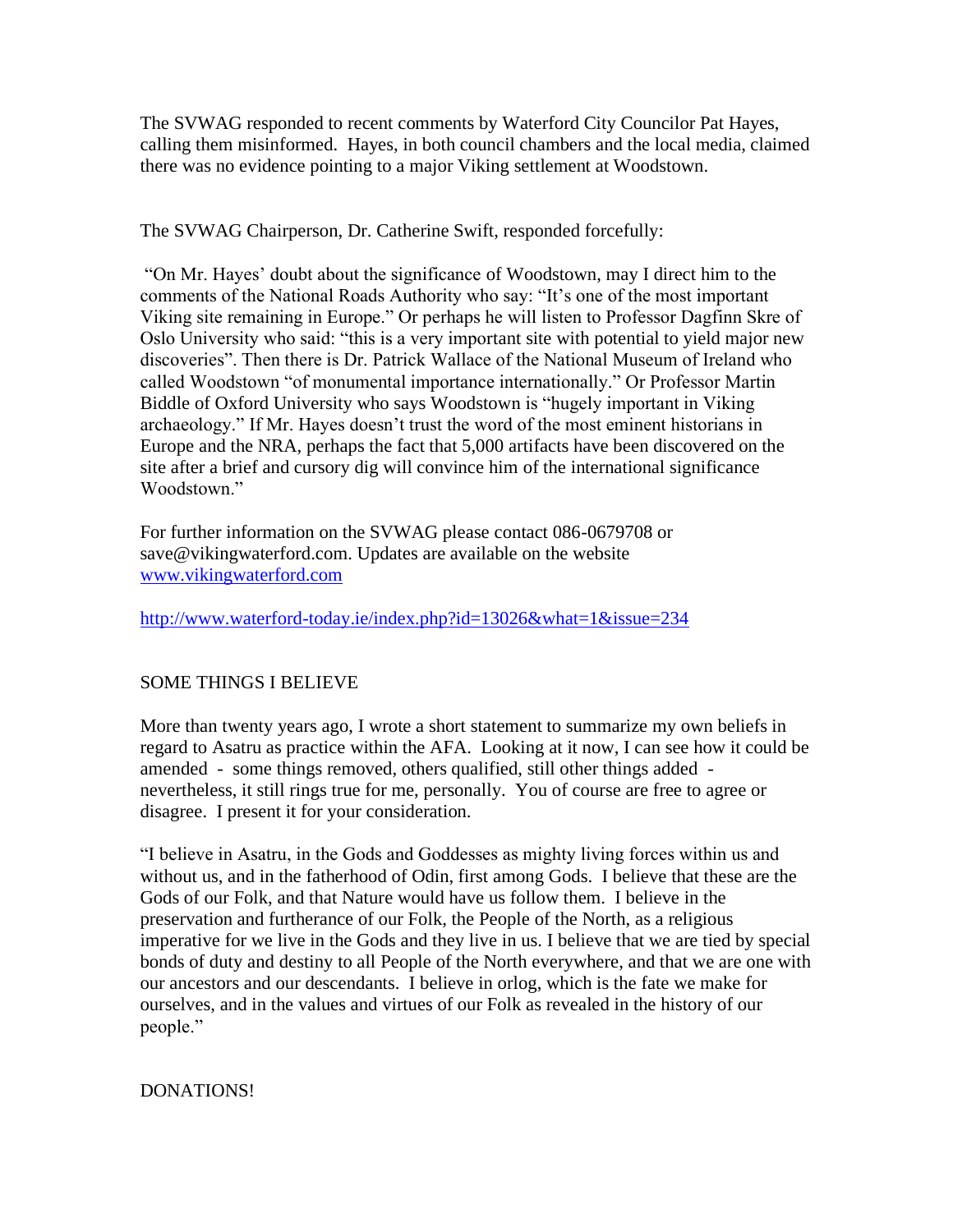The Asatru Folk Assembly is a 501 c (3) religious organization, and donations to it are tax-deductible.

#### ODIN LIVES!

The groundbreaking radio program Odin Lives! is broadcast every Thursday night at 8 PM Eastern Time on a frequency of 7.415 MHz. This broadcast is repeated the next Tuesday morning at 12:15 AM on the same frequency. You can learn more by going to their web site at [http://www.odinlives.org.](http://www.odinlives.org/)

#### IMPORTANT DATES

February 9 - Day of Remembrance for Eyvind Kinnriffi. Eyvind was another martyr to our native faith. King Olaf tortured him to death by placing a bowl of red-hot embers on his stomach. Eyvind died, and Valhalla received another hero. Salute his courage by doing some deed to promote the Way of our ancestors, and perform Blessings to the Gods and Goddesses.

February 14 - Feast of Vali/Disting - The Feast of Vali is not really Valentine's Day, despite the date…rather, it is dedicated to Vali, a Norse deity connected with rebirth. Mediate on the following question for Vali: If we are born again into the family line, how should this affect our actions here and now?

Disting is sacred to the female ancestors and the Goddesses. The earth was traditionally prepared for planting at this time, and local assemblies, or "Things," met to discuss legal matters and to give the people a chance to get together and socialize.

March 9 - Day of Remembrance for Olvir. Olvir was a Norwegian who organized sacrifices to the Gods in defiance of King Olaf Tryggvason. When Olaf caught him planning rites for the coming of spring, he killed him. Olaf's co-conspirators were murdered, mutilated, exiled, or fined, depending on their degree of complicity. Honor this Asatru martyr by welcoming the Goddess of Spring on Ostara, thus proving that Olaf did not, in the long run, succeed.

Hail the AFA!

Stephen A. McNallen Asatru Folk Assembly